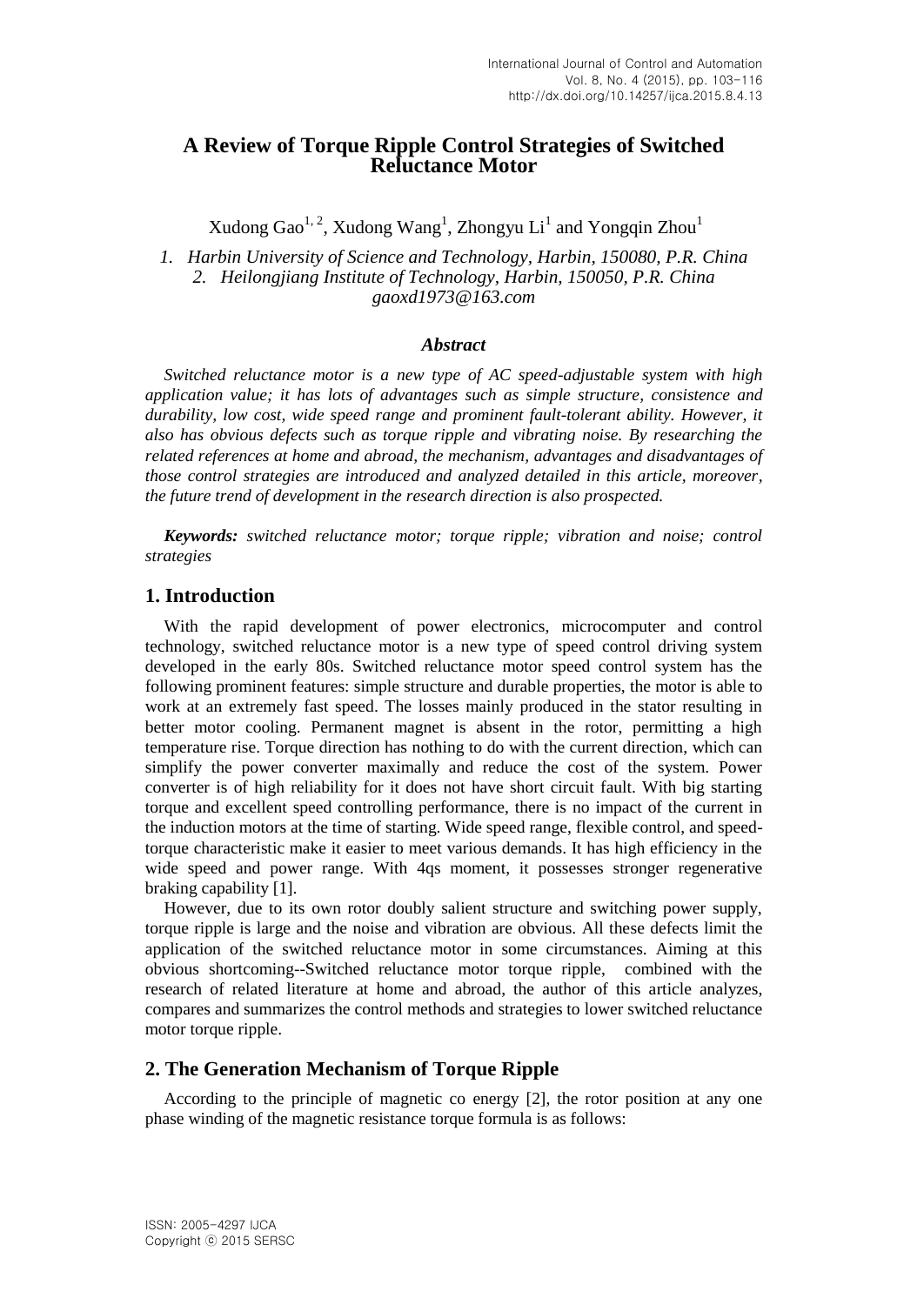International Journal of Control and Automation Vol. 8, No.4 (2015)

$$
T(\theta, i) = \frac{\partial W'(\theta, i)}{\partial \theta} \tag{1}
$$

Where  $\theta$  is rotor azimuth; *i* is phase current;  $W'(\theta, i)$  is total magnetic energy, Defined as the area under the curve of magnetization shown in Fig 1, it can be expressed as:  $W'(\theta, i) = \int_0^i \psi(\theta, i) dW'$ .

In certain cases the switch reluctance motor is not affected by the influence of magnetic saturation and inductance has nothing to do with the phase current. Due to the  $\psi(\theta, i)$  can be expressed as  $\psi(\theta, i) = L(\theta, i)i$ , Therefore, the torque generated as:



 $\int_0^L L(\theta$  $\partial \theta$  $\theta$ , i) =  $\frac{1}{2} \frac{\partial}{\partial \theta} \int_{0}^{i^2}$ 0  $(\theta, i)di^2$ 2  $T(\theta, i) = \frac{1}{2} \frac{\partial}{\partial \theta} \int_{i}^{i^2} L(\theta, i) di^2$  (2)

**Figure 1. The Sketch Graph of Magnetic co Energy**

Where  $\theta$  is rotor arismally is in phase carrelation. We have convertisely the induced between the convertisely in the phase carrelation of the convertisely in the control of  $\theta$  ( $Q(t)$ ),  $\frac{1}{2}$  ( $Q(t)$ ),  $\frac{1}{2}$   $Q$ In each phase winding constant current situation, the motor rotor moment by changing tangential electromagnetic force and the role of radial electromagnetic force, pulsating tangential magnetic suction will produce electromagnetic torque of SRM operation. Switched reluctance motor torque ripple is more complex, there are many factors. It is mainly involved: doubly salient structure of the motor body; distribution with severe nonlinearity; nonlinear effects of structural parameters, and so on. In order to maintain the continuous operation of switched reluctance motor must be constantly switching power converter main switching devices and provide the same direction of electromagnetic forces. Switching circuit provides pulse current that will produce the magnetic field of step and form torque ripple. Inverter circuit for the motor power supply, in addition to the fundamental voltage of the stator, there are a series of harmonic components, which leading to fluctuations in the stator voltage. Based on the presence of many objective factors, led to a switched reluctance motor torque ripple becomes a significant one of its shortcomings, but also as a long-term research focus of the industry.

### **3. Torque Ripple Minimization Methods of SRM**

Switch reluctance motor torque ripple is more complicated and affected by many factor. The different control strategies have different influence rotating torque ripple. Therefore, In the case of definite motor structure and parameters, by selecting proper control strategy can effectively reduce the torque ripple. Here, we present a comparative analysis of domestic and foreign achievements concerning switched reluctance motor torque ripple control strategies.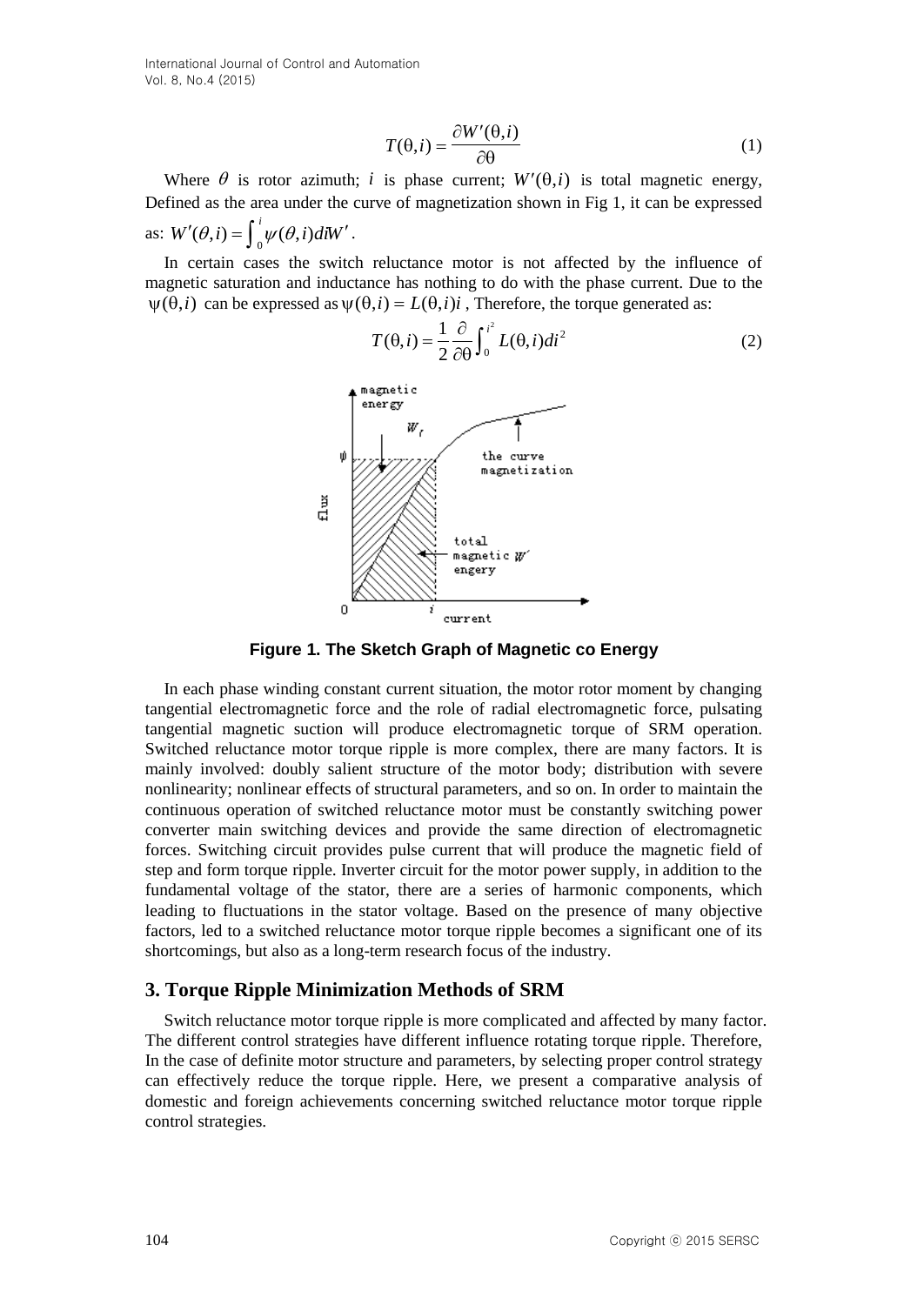### **3.1. Traditional Control Strategy**

Typical traditional control in three ways: angular position control (APC), current chopping control (CCC) and voltage chopping control (CVC).

The angular position of the control means at a certain voltage across the winding provided by changing  $\theta_{on}$  and  $\theta_{off}$  of main switch to change power-on and power-off, thereby regulating the phase current waveforms for closed-loop speed control. Opening angle  $\theta$  on and off angle  $\theta_{\text{off}}$  can be adjusted, so the presence of three combinations adjustment method. In actual control, often taking fixed  $\theta_{\text{off}}$  change  $\theta_{\text{on}}$  control mode. Because of an item  $\theta_{on}$  and  $\theta_{off}$  will not only affect the phase current waveform, but also affect the adjacent two phase current waveform ,Therefore, the items of  $\theta_{on}$  and  $\theta_{off}$ must be adjusted separately , SRM able to achieve optimum operating angle position control (APC) mode. The main features of the control include: greater torque adjustment range; multi-phase windings are energized simultaneously control; high motor efficiency; suitable for higher speeds but not suitable for low-speed operation.

Current chopping control is mainly for motor running at low speed. Because the phase current is increased rapidly in order to avoid damage from current pulse that needs to limit the peak of current, thereby, obtain the mechanical properties of the constant torque, because this control method rarely involves  $\theta_{on}$  and  $\theta_{off}$  control, so select the position of each phase winding's conduction to control the current by chopper. The control idea is: the phase I comparing with current chopping limited  $i_{chop}$ , during the current conduction, if  $i < i_{chop}$  that main switch conduction when phase current rise and gradually reach the chopper limit. If  $i > i_{chop}$ , The master switch is shut off and phase current decline, So again, to achieve the phase current small-scale fluctuations in the vicinity of the current chopping limit  $i_{chop}$  .The main features of the control include: simple and direct, controlled better; torque smoothly; suitable for low-speed operation of the motor and brake; suitable for torque adjustment system; anti-load disturbance of the dynamic response slow.

Voltage chopper control means keeping  $\theta_{on}$  and  $\theta_{off}$  unchanged, the power switching devices operate in pulse-width modulation (PWM) mode. Keep the pulse period T is fixed, simply adjust the duty cycle of the PWM waveform, thereby adjusting the size of the voltage across the winding, which cause changes in winding phase current to achieve the regulation of motor speed[1-2]. The control method according to the freewheeling ways can be divided into single-tube and double tube Chopper, Taking into account the system efficiency factors, most takes a single tube Chopper. The control main features include: suitable for both high-speed operation and low-speed operation; its resistance to load disturbance of the dynamic response is fast; when running at low speed that is able to produce large torque ripple.

#### **3.2. Torque Distribution Strategy**

Torque distribution strategy refers that by defining the torque share function (TSF), electromagnetic torque component of corresponding phase current can be distributed reasonably to ensure each phase resultant torque being at a constant value. Accordingly the phase current command value can be introduced and combined with appropriate control strategies to achieve low torque ripple control.

Reference [4] proposed an optimized solution based on conventional torque distribution strategy to maximize the torque / ampere ratio within the allowable error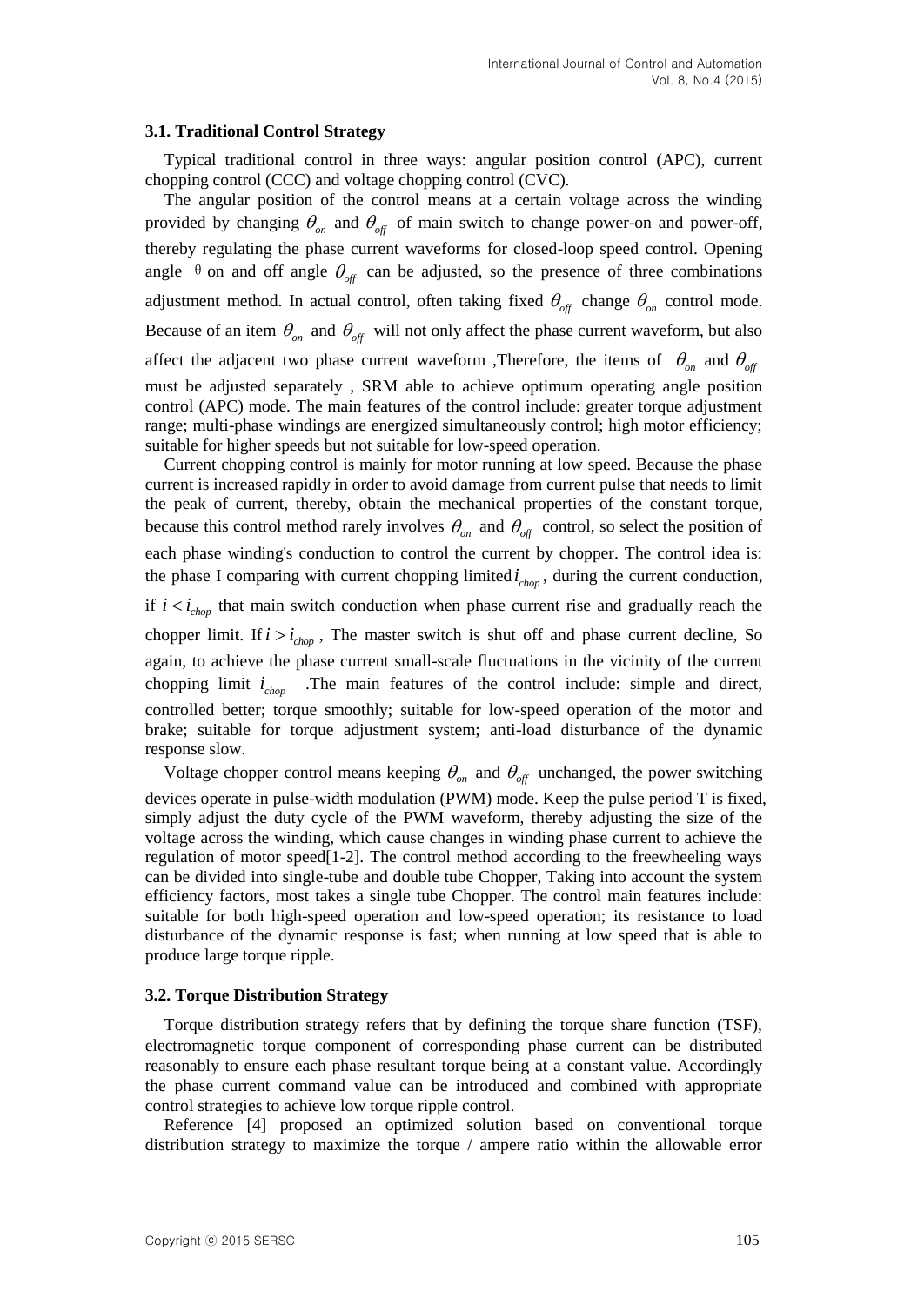range of torque ripple, adjusting the opening angle  $\theta_{on}$  SRM and off angle  $\theta_{off}$  on line. Under the premise of guaranteed output torque, lower the winding phase current, so as to achieve the purpose of optimization. By the establishment and comparison of regular programs and the optimized models, it is known that the Torque / ampere ratio is optimized while improving the efficiency of the system.

For the SRM torque ripple, Reference [5] adopts the torque distribution strategy based controller to obtain the desired torque of each phase, and then synthesize the constant torque through each phase, enabling the effective suppression of torque ripple.

Reference [6] combines the current torque distribution and current to achieve effective inhibition of the torque ripple. To some extent the purpose has been achieved by this method, but the select of the torque share function (TSF) ignored the necessary physical constraints.

In order to extremely minimize the torque error, reference [7] analyzes the optimization by using flux linkage as optimizing variables. With discrete method, transfer the torque error minimization problem into a mathematical programming problem. Its feasibility has been proved by simulation. But the premise of the method is omit the used is to the electromagnetic coupling between winding.

Reference [8] proposed a linear torque share function (TSF). This function changes linearly during commutation, and the correspondent positions of commutating current are the same. There are a number of factors are idealized in this method, so the actual effects are not ideal.

Reference [9] conducts a more comprehensive comparison and analysis of the optimized effect of torque ripple in terms of four kinds of torque share function (TSF) from the speed range, copper loss, overlap angle and the conduction angle. The result is that how to choose torque share function (TSF) is critical.

### **3.3. Intelligent Control**

Because Intelligent Control belongs to the nonlinear control in the mathematical essence and it is of strong self-learning ability and adaptive capacity, so applying the intelligent control theory to design SRM controller is one of the effective way to solve this thorny issue. Intelligent control is mainly used for off-line or on-line learning and optimization of SRM phase current waveform, with appropriate inner current control to reduce torque ripple and achieve high performance control of SRM.

## **3.3.1. Fuzzy Control**

Typical application of fuzzy control is an adaptive fuzzy control strategy of minimum switch reluctance machine torque ripple proposed by Sayeed [10]. Figure 2 shows the adaptive fuzzy SRM torque control system regarding position as an input, phase current an output. Changing the membership function makes each phase break over in the most appropriate area. The initial value of the fuzzy parameter is randomly selected ,during operation is controlled by the real-time adjustments to achieve the optimum ,design of the controller is not dependent on prior knowledge, Able to adapt to the motor characteristics of any changes ,it is possible to adapt the characteristics of the motor, the rotor position feedback for the error with a more strong robustness, the torque generated in the region of the maximum positive torque, increasing the torque density, to avoid the high peak current, the torque ripple is minimized. However, since this is a single-input, singleoutput fuzzy system, for a constant torque for a given signal, the weights can be changed according to online features and operating conditions of the motor, but when given the torque changes Since there is no memory function fuzzy controller, the controller cannot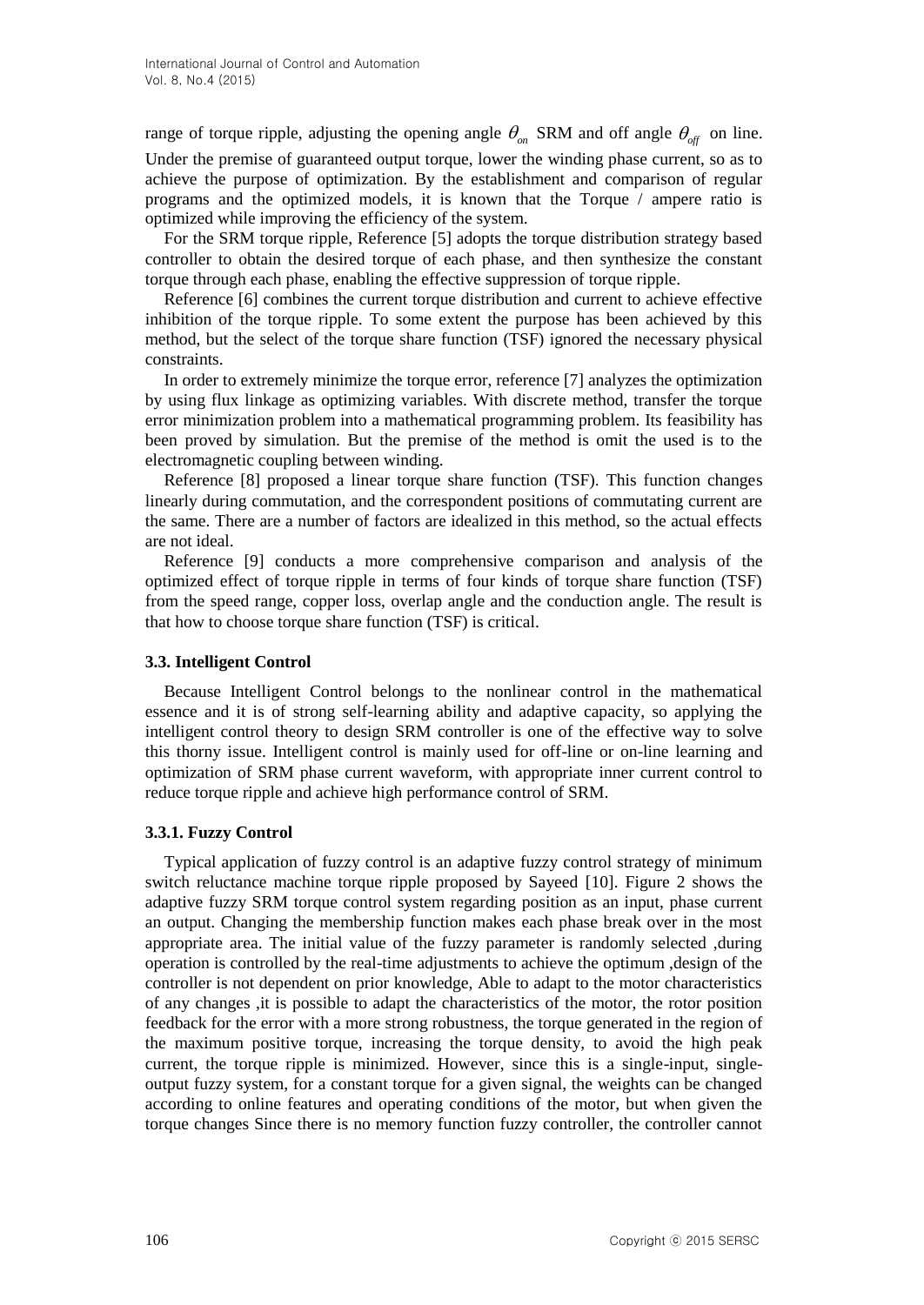be adjusted in real time according to changes in a given coefficient of torque, the need to re-learn.



**Figure 2. The Block Diagram of Adaptive Fuzzy Torque Control**

According to the real-time speed, torque, position angle and the size of the current signal, Reference [11] applies fuzzy neural algorithm constantly adjusting the size of the current compensation signal to optimize the phase current waveform and then to inhibit torque ripple. Because the real-time measurement of the dynamic torque is difficult and the torque sensor is so expensive that difficult to apply this method allows real time control of the motor. Another simulation training data is obtained from the motor steadystate operation; the motor is running parameter changes will bring about change performance.

For lack of fuzzy control, fuzzy control and neural network combining the fuzzy neural network inverse model of the static torque characteristics of SRM offline learning, re-use torque distribution function in real-time on-line optimization of the desired torque needed the phase current waveform to achieve linear motor torque, decoupling, no ripple control [12].

Reference [13] through the fuzzy neural network speed controller determines the desired torque output, application distribution function to calculate the value of each phase torque command, torque-angle curve using the table to obtain the corresponding current value of each phase, and through hysteresis fast tracking current control to achieve control.

Reference [14] proposed a new method of mathematical modeling of a motor switched reluctance, based on the static inductance curve and torque-angle characteristic curve, apply the adaptive network based fuzzy inference system to the whole modeling of SRM. The fuzzy inference system consists of 5 networks, It combines the fuzzy inference with neural network organically, It realizes the formation of a simple structure、compact network to get the nonlinear mapping relationship of electric current、Rotor position angle、inductance and torque by making use of the membership function and the fuzzy rules. In the end, we can get the off-line training models of the inductance and torque.

#### **3.3.2. Neural Network**

Reduce torque ripple neural network-based method was first proposed by JGO Donovan [15], etc., consider the nonlinear characteristics of SRM, according to the torque of the SRM - current - the angular relationship, on a priori knowledge of motor learning. Learning to reduce the torque ripple of the motor phase current waveform capability through self-learning neural network, but the common neural network learning speed they take slow, and needs offline learning, it is difficult for real-time control of the motor.

Reference [16] applies AMN (associative memory networks) neural network online to get the motor phase current waveform optimization [16]. Inadequacies of this approach are that: the torque sensor expensive and inaccurate measurements at high speeds, and only used for training, practicality is not strong. Judging from the control block diagram, there is no torque feedback during normal operation, and phase current waveform is only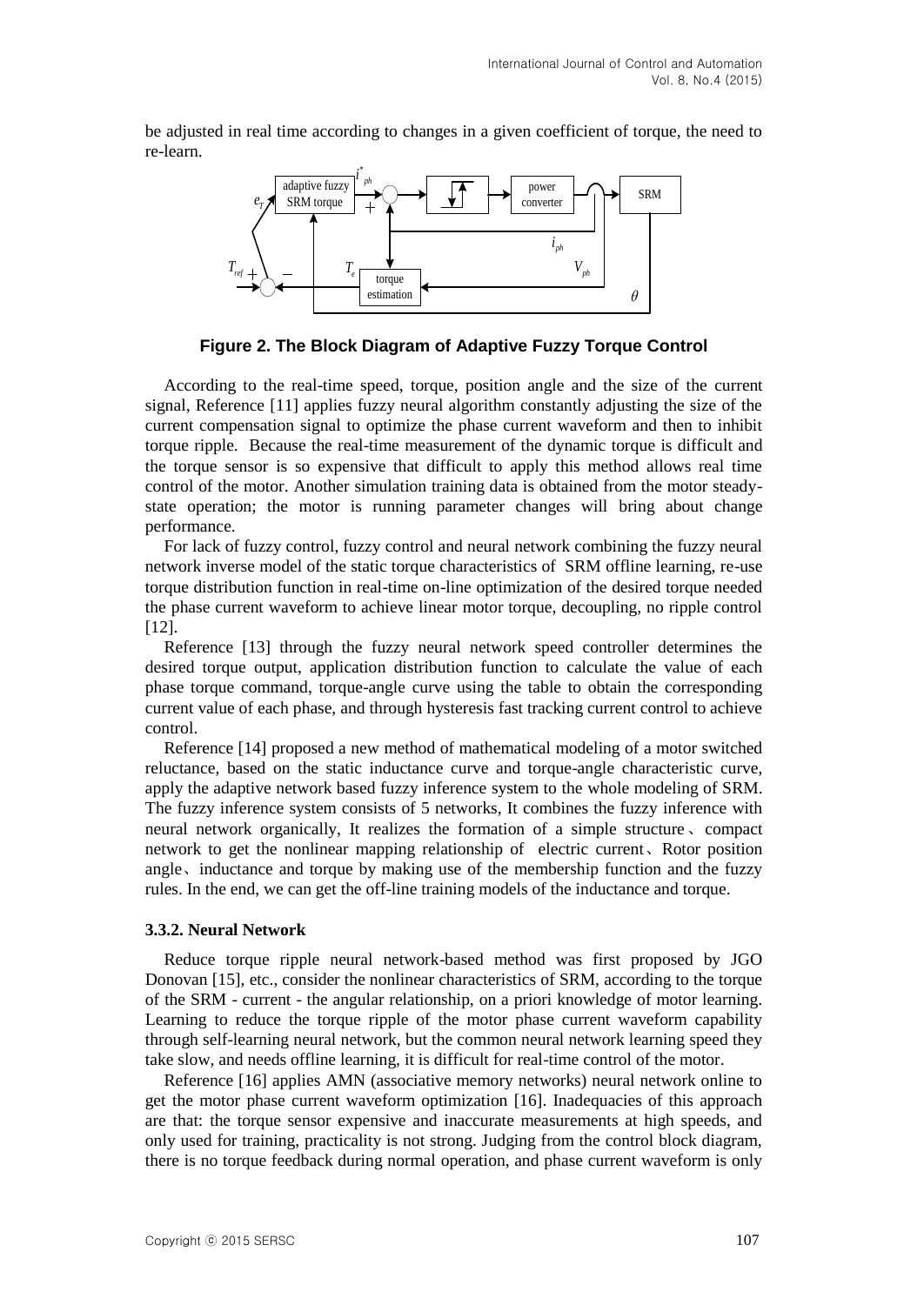concerned with the torque and position angle, when the actual operating conditions and learning conditions have changed, the performance is difficult to guarantee. To ensure the performance of the network, the need for torque signal under different conditions for learning, which in turn increases the complexity of the network and learning.

Reference [17] proposed to make adaptive PID control with the traditional combined to form neural network adaptive PID control strategy that is applied to nonlinear serious switched reluctance motor, which can realize high performance control of switched reluctance motor. Meanwhile, the non-linear transformation properties and a high degree of parallel processing ability of neural networks has makes it suitable for the establishment of non-linear predictive model parameters to predict. Through the prediction of the controlled system parameters can improve the dynamic response performance of the system, as shown in Fig3. This paper uses BP neural network and RBF neural network to form neural networks and neural networks NNI- respectively NNC. Neural network adaptive PID parameters will be adjusted; NNI used to create nonlinear prediction model to forecast parameters. in order to accelerate the convergence rate of learning neural network, this paper uses variable learning rate of Neural network learning algorithm, With the convergence of the learning process error rate adaptively adjust the size, which can greatly speed up the neural network convergence speed of learning and training, to further improve the system dynamic response speed .Experimental results show that the dynamic response of the system quickly, small overshoot, high steady-state accuracy, robustness, strong anti-disturbance capacity, with good control effect.



**Figure 3. Block Diagram of the Nonlinear Model based on RBF Neural Network**

Reference [18] proposed a switched reluctance motor instantaneous torque control method which based on radial basis function neural network. Using data generated from the SRM dynamic simulation for RBF neural network's offline training, learning to optimize current waveforms under different speed and torque, and then trained RBF network is used for torque control of the motor, the completion different speed, torque, position to the current non-linear mappings. Finally, the instantaneous current tracking control motor current tracking reference current to complete torque control of the motor, shown in Figure 4. The control method leverages the RBF neural network approximation, generalization ability, fast speed advantage; the control process is simple, and the network without online training. Experimental results show that the control strategy can effectively reduce torque ripple switched reluctance motor with high control accuracy, and which able to adapt to speed changes.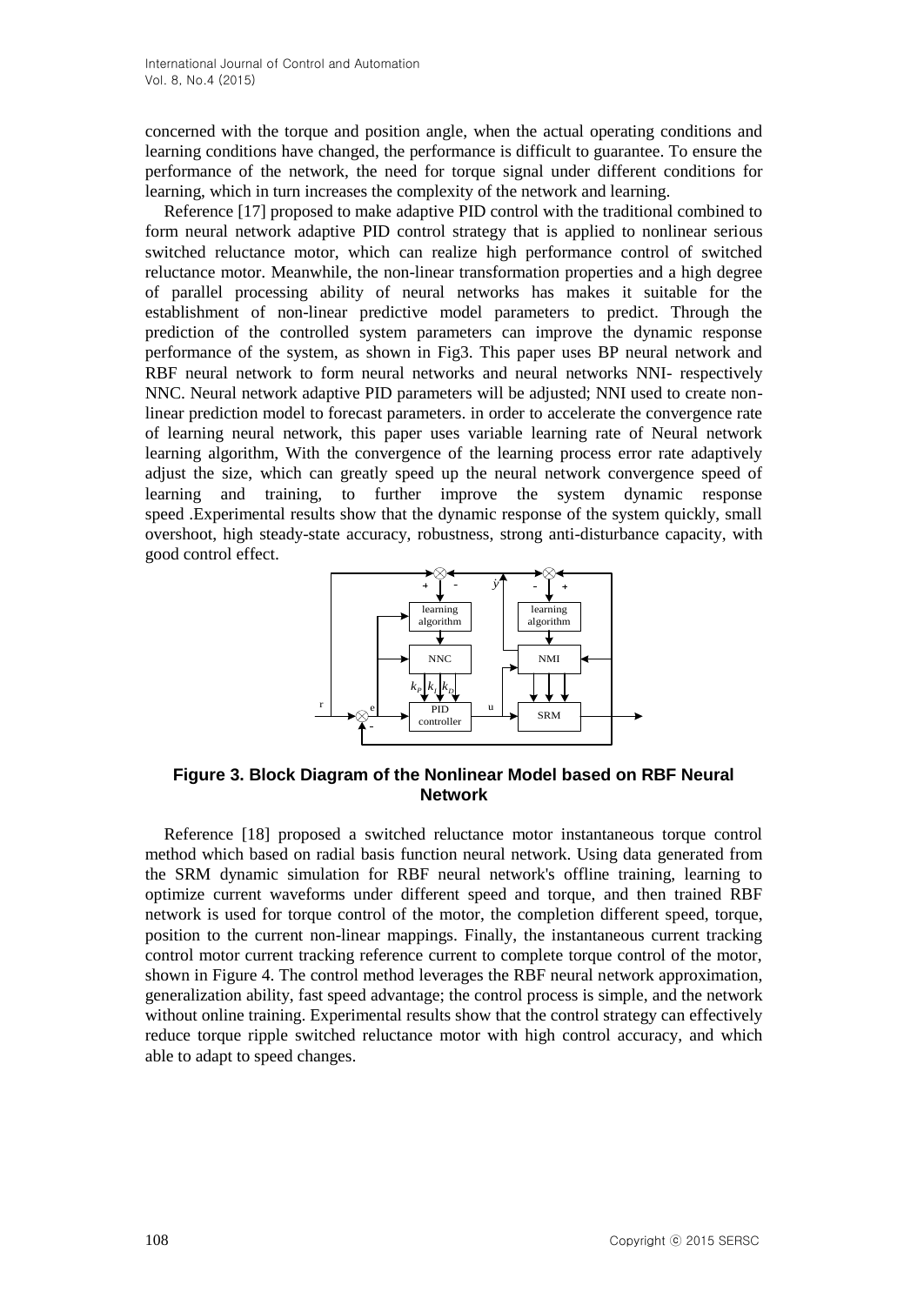

**Figure 4. The Block Diagram of RBF Neural Network of Instantaneous Torque Control**

Figure 4. The Block Diagram of RBF Neural Network of Instantaneous<br>
Figure 4. The Block Diagram of RBF Neural Network of Instantaneous<br>
Reference 1191 proposed to make two-stop and three-stop commutation method into the<br> Reference [19] proposed to make two-step and three-step commutation method to introduce direct instantaneous torque control , which is a new method that can either form a vibration and noise reduction, but also can reduce the torque ripple. In order to reduce the vibration period of the chopper, after each torque chopper trigger a three-step commutation method. We use three-step commutation method with the same amplitude level of jumping chopping torque level jump amplitude. Therefore, every vibration caused by torque chopper was weakening by three-step commutation method in commutation time. In addition, we determine the vibration method according to the phase. Meanwhile, the paper also gives a three-step phase method for time parameter optimization method. Experimental results demonstrate the effectiveness of the control strategy.

### **3.4. Linearization Control**

Reference [20] Taking into account the SRM is coupled nonlinear multivariable systems, Differential Geometry nonlinear control methods applied SRD for the first time. SRM realized on nonlinear state feedback and linear control ,but also compensated nonlinear characteristics of SRM , Decoupling the effects of the stator current generated in the phase of the reluctance torque , In the robot trajectory tracking, SRM as a direct drive actuators achieved excellent performance, but the disadvantage is that implementation of the system needs to know all the parameters of the motor, and requires the whole state (rotor position, speed, acceleration, stator current) has testability.



**Figure 5. The Block Diagram of SRM Feedback Linearization Control**

Reference [21] using a single-phase reference torque distribution function for the trapezoidal torque , Makes the original linear conduction phase torque decreases during commutation , not only use nonlinear characteristics of nonlinear compensation torque control but also inductance, so that the original nonlinear system linearization, improve system performance and reduce the torque ripple. Literature [20,21] have shown that linear control law based on feedback linearization controller than PID controller can provide better dynamic and static performance, but the feedback linearization controller purely based on linear control law is insufficient to deal with SRM model the uncertainties in the system performance is difficult to achieve the guaranteed.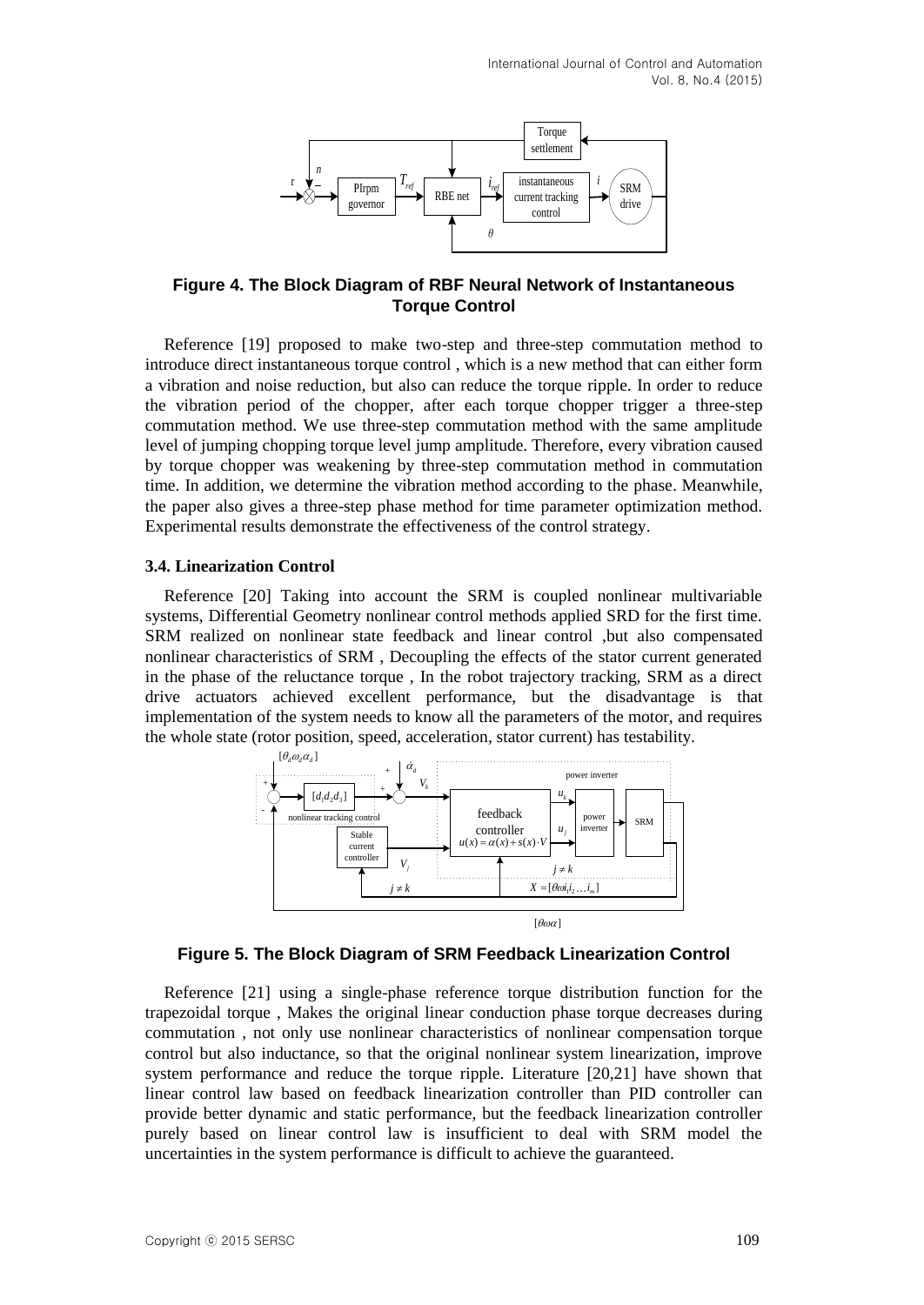Reference [22,23] for SRM speed tracking applications, taking into account the uncertainty of the model, based on Lyapunov second method designed robust feedback linearization controller, the literature [22] for the simulation results, the literature [23] for its implementation process. By considering the system model uncertainty, and though transient SRD system, steady-state performance and robustness are improved, but its torque ripples is still large. Taylor DG, who makes the feedback linearization technique and singular perturbation techniques applied to the control of SRM, by reducing the torque ripple to achieve a high dynamic performance of the SRD, but this method is the use of the reduced model SRM and it requires that the torque - Location - current characteristics of a priori knowledge, require complex linearization and decoupling conversion circuit.

L.Ben Amor SRM power dynamic and full order parametric nonlinear model based on the mechanical dynamics, nonlinear adaptive feedback linearization control is applied to three-phase SRM [25], this approach reduces the impact of system modeling errors , to avoid the use of the online parameter estimation pre-tested, showing the position control system of high performance applications, i.e., the torque ripple is greatly reduced, with a strong inhibition of interference, and eliminates the need to measure the acceleration of the motor, without a priori knowledge of easy to implement. However, the model ignores it uses magnetic saturation effect, although this simplifies the relationship flux, inductance between the phase currents can be also brought no small errors.

Reference [26] Scott A.Bortoff have studied nonlinear adaptive control which have Low-speed, high-torque operation mode of the SRM, combined with the B-spline basis functions and Fourier sine to established of a dynamic model of SRM among electromagnetic torque, rotor position and phase current, and the dative feedback linearization controller design based on the model to achieve asymptotic trajectory tracking position, but the disadvantage is large number of parameters resulting in poor transient performance.

### **3.5. Variable Structure Control**

Literature [27] the variable structure control is applied to SRD for the first time by G.S.Buja, The torque ripple regarded as interference and non-linear as gain deviation, without a priori properties of the motor to overcome the problem of the SRD. Compared with the traditional control SRD, SRD variable structure control performance is improved greatly reduce torque ripple, the system is not sensitive to parameter variations and disturbances, the control strategy is easy to achieve. But it SRD work on the magnetic properties of the linear region SRM premise ignores the influence of magnetic saturation and phase coupling. Tzu-Shien Chuang is applied dc side current-feedback design approximate sliding mode power control (as the system inner), while sliding mode speed with feed forward control with integral compensation for speed outer ring, the variable structure control theory SRM, get the ideal robust performance [28].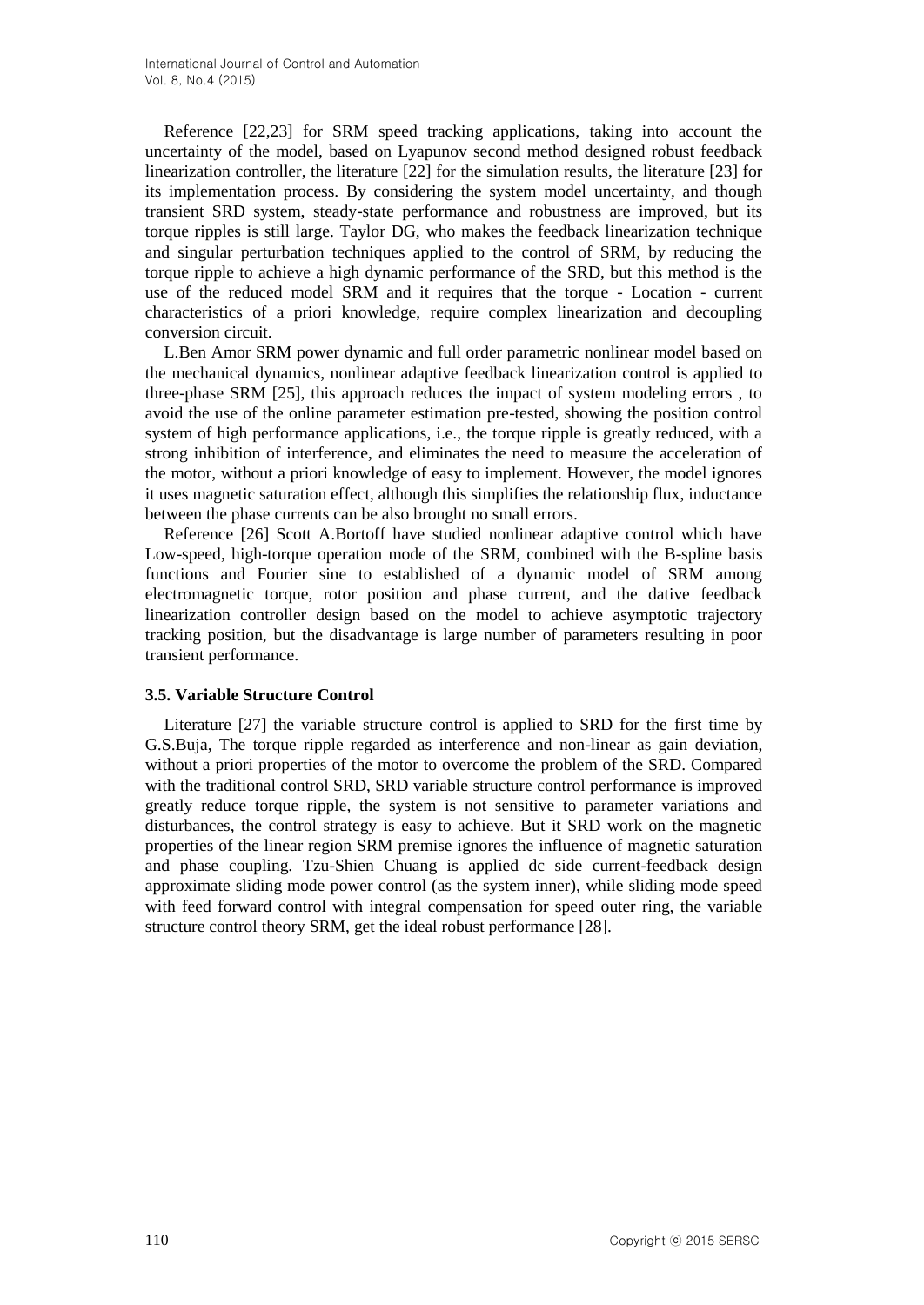

**Figure 6. The Block Diagram of SRM Variable Structure Control**

Copyright ⓒ 2015 SERSC 111 *VN VN VN VN* Reference [29] Application of Fuzzy Neural Network for SRM static torque characteristics of inverse model in offline learning, after the study, based on the torque distribution function, real-time online optimization of phase current waveform desired torque needed, While introducing equivalent Sliding Mode Variable Structure Control Theory design for SRM current controller. Simulation results show that the model of SRM motor torque current inverse controller based on sliding mode control strategy can effectively decoupling, but also compensation and offset SRM of nonlinear torque ripple characteristics, which achieve linear switched reluctance motor torque, decoupling, no ripple control.



**Figure 7. The Block Diagram of SRM Sliding Mode Current Controller**

### **3.6. Iterative Learning Control**

Reference [30] first proposed the iterative learning control is applied to the control of SRM and the first use of iterative learning control to learn phase current waveform to reduce the torque ripple of SRM, which provides a good idea for the follow-up study.

Reference [31] introduces the feed forward torque compensator and current controller, which based on iterative learning control. Feed forward compensator according to the difference between the desired torque and the actual torque ,which adjust winding current constantly and minimize the error between output and desired torque, finally, get the winding current waveform that has been optimized.

Due to the application of iterative learning control was restricted by iterative cycle. So that will reduce the performance of the system transients. Reference [32] proposed the measure of Switched Reluctance Motor Direct instantaneous torque control that combine Sliding Mode Variable Structure with Iterative Learning, When the transient time control the torque of motor by a slider variable structure and steady state when using iterative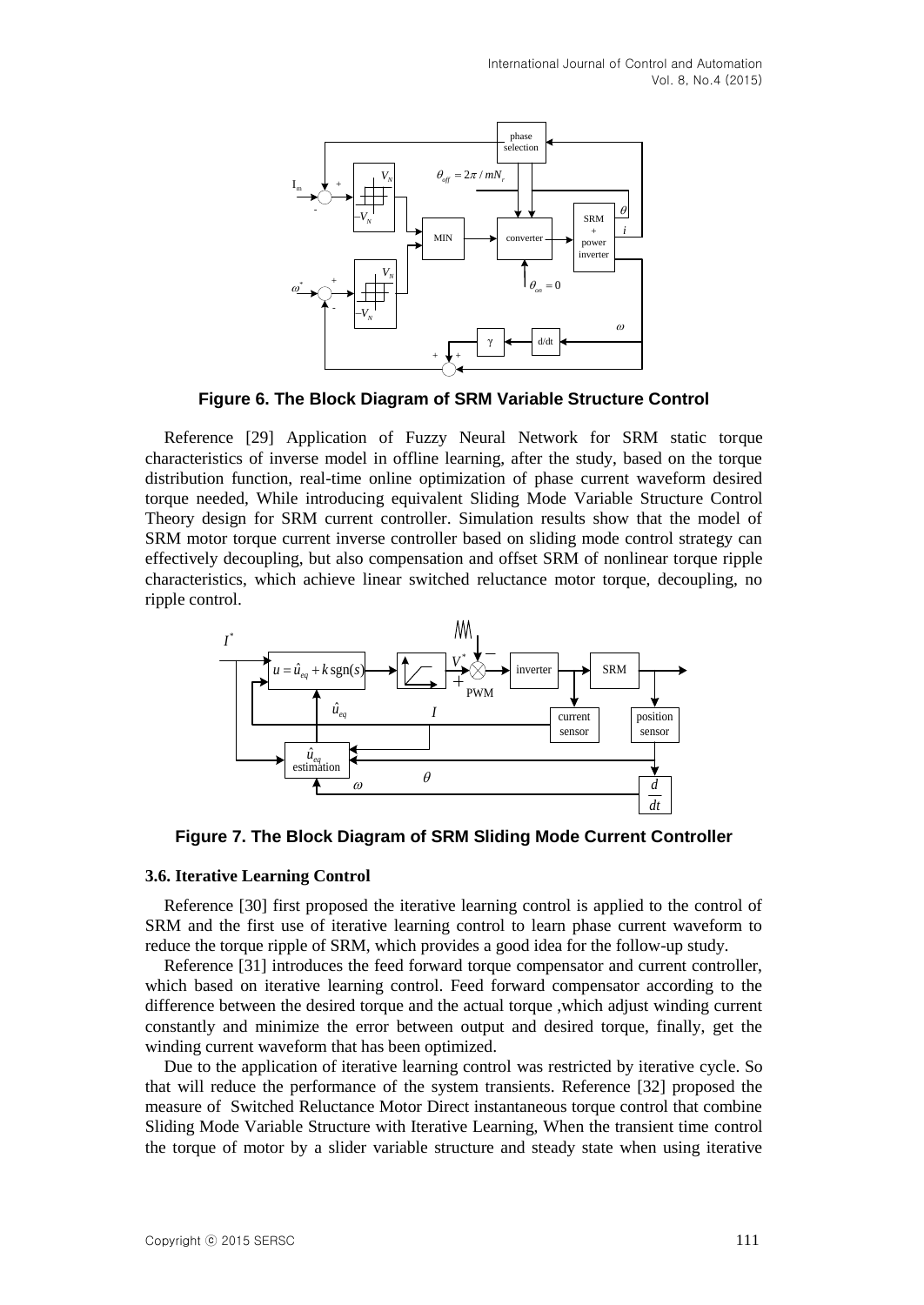learning to adjust and compensate, which achieve better control effect. In short, iterative learning-based approach does not need to measure the magnetic properties of the motor and the accuracy of the motor model less demanding. But for the motor operating conditions have higher requirements.



**Figure 8. The Block Diagram of Iterative Learning Control**

Reference [33] proposed an iterative learning control method to effectively suppress torque compensation SRM torque ripple, which is based on linear inductance model, firstly, initialize the iterative learning system output that is a given phase currents at different locations. By the measure of torque feedback and the iterative learning adjust the different positions of each phase winding current set point and adjustment learning gain by the model of nonlinear inductance to achieve the goal of accelerating the convergence rate. This paper Modeling and Simulation for this method .the results show that torque compensation iterative learning control method has high accuracy and fast convergence, which can effectively reduce the SRM torque ripple characteristics.

### **3.7. Internal Model Control**

Reference[34] for the first time that the model control of nonlinear systems applied to four-phase SRM torque control system, which is mainly composed of four parts: the actual SRM motor and power converter, SRM motor model, filters and nonlinear IMC controller. The target of SRM rotor position  $\theta$  and output phase current  $I^P = (i_1^P, i_2^P, i_3^P, i_4^P)$ , thereby obtaining the actual electromagnetic torque and the actual speed ω, and the rotor position and speed are feedback directly to the SRM model and nonlinear internal model controller. SRM model and the actual motor of SRM run in parallel, it outputs the electromagnetic torque and phase current  $I^M = (i_1^M, i_2^M, i_3^M, i_4^M)$ , phase current  $I^M$  feedback directly to the nonlinear internal model controller. Electromagnetic torque  $T_e^P$  generated by the motor and the actual shutdown phase residual current (j  $\neq k1$ , j  $\neq k2$ , j  $\in$  {1, ..., 4}) was subtracted from the output of corresponding amount of model, the error as a feedback signal.

Due to factors of internal model control structure, the system model requires low, this means that is able to eliminate the steady state error without integrator, ensure that the controlled object output converges to the given value. And internal model control of nonlinear system combines the simplicity of the nonlinear feedback linearization technique and internal model control structure of robustness, which System not only to the model mismatch, parameters and various uncertainties interference has strong robustness, eliminate the influence of the uncertainty, and can effectively compensate the nonlinear characteristics of controlled object .Therefore, the system achieved a good performance, not only small torque ripple, robustness, no static error, with high dynamic characteristics, but also easy to implement.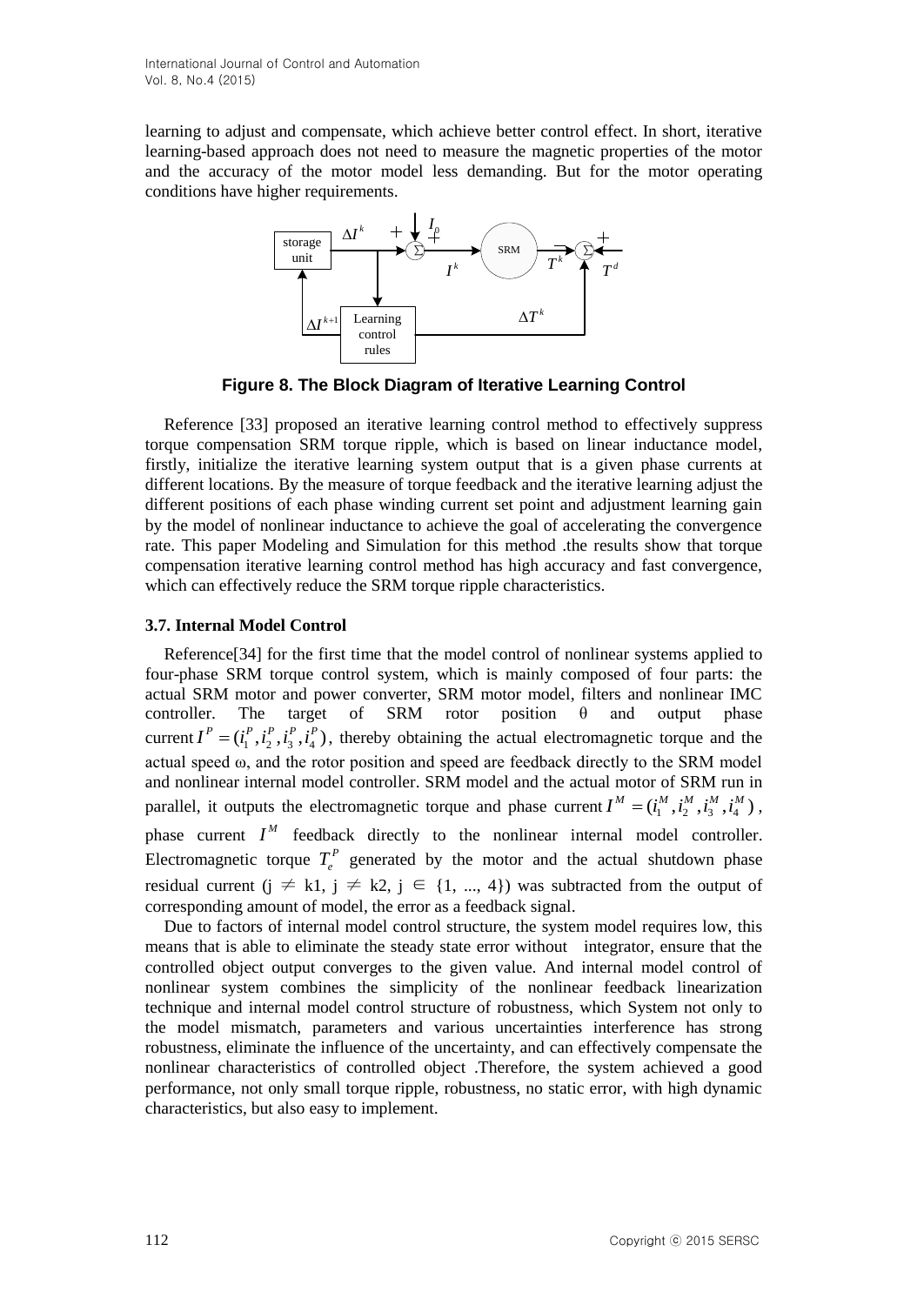

**Figure 9. The Block Diagram of SRM Internal Model Control**

#### **3.8. Other Control Methods**

Reference [35] proposed a balanced view of commutation that defined to produce the same torque at a critical angle  $\theta_c^{\lambda}$  between adjacent two phases in the same of flux ,in the vicinity of the critical angle is calculated to obtain the minimum working point of the flux, which is the secondary objective optimized after optimization of the minimum torque ripple, voltage saturation can be avoided at a low magnetic chain working point .Only the optimal torque distribution function requires offline calculations, robustness decline , model cannot be modified, and storage memory allocation functions required torque is too large.

Reference [36] proposed in process of commutation that torque ripple minimum as the main target, which combine with the torque controller proposed a commutation strategy. At the beginning of the phase to the conduction, phase winding with zero voltage and then add the largest negative voltage to demagnetization, while measured the original residual current of the conduction phase and estimated torque .Total reference torque minus the torque generated by the residual current of original conduction phase, that is the beginning of the conduction phase of the desired torque. After this desired torque converter for the current command, we sent hysteresis controller to achieve current loop. This approach is not based on pre-calculated current or flux waveform, but with minimal torque ripple, high efficiency objectives, considering the actual torque of other phase in real time, improving the robustness of the system. However, Zero voltage width is a function of the motor speed with the speed of change in the width of the zero voltage should be adjusted accordingly.

Reference [37] proposed a model based on the magnetic chain, used in a model of cascade control including feed forward nonlinear torque compensation device and flux controllers. This system replaces the direct drive robot trajectory tracking applications. Two optimal algorithms ensures minimal torque ripple in the primary goal of optimizing reach secondary target. Two secondary optimization goal to make resistive losses relative to the minimum and minimum voltage requirements. Low voltage magnetic chain optimization will create unnecessary copper consumption curve. When high speed does not need minimum phase voltage, but it can avoid the phase voltage saturation, beyond the scope of power supply. Motor model decoupling position determines the location of items and flux decisions items.

Reference [38] introduces a method to control the motor flux directly rather than control the motor phase current or torque. Genetic algorithm is applied to the torque constant flux control, the control block diagram shown in Figure 5 .Compared with the direct current control, with a fast dynamic response, this method is ideal for digital control, but this method requires accurate information on motor characteristics and rotor position.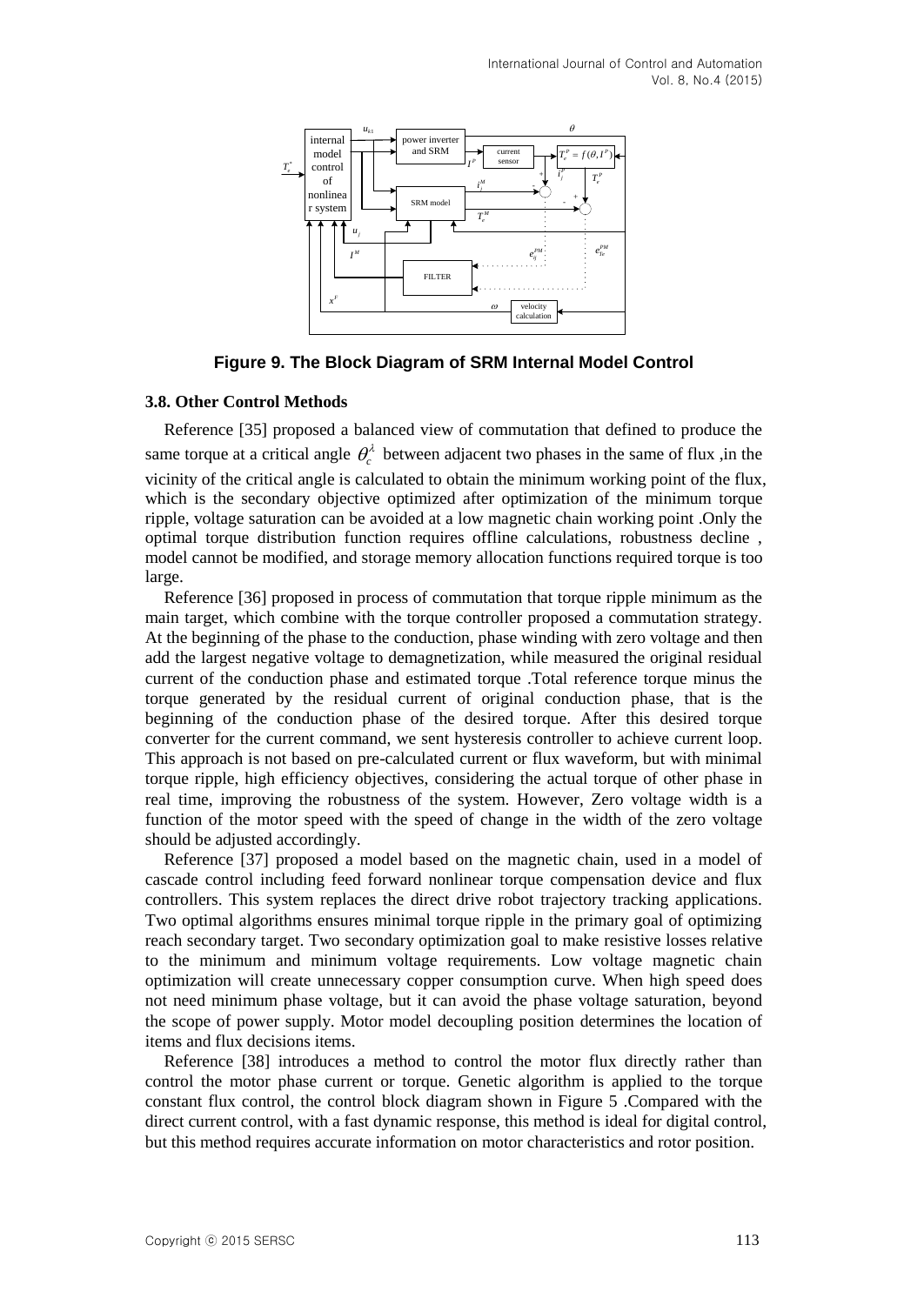

**Figure 10. The Block Diagram of the Flux Linkage Controller**

Reference [39] proposed a self-learning method with which a series of static and dynamic test data can be produced without load. In this way, optimal current of each phase can be obtained on line to meet the need of total torque reference. The algorithm is based on reducing the copper loss in overlaps of phase.

Reference [40] proposed a similar approach by adding a voltage feedback to the part of the current controller to increase control bandwidth.

Reference [41] proposed a direct instantaneous torque control of switched reluctance motor based on four-level power conversion circuit method. Since the conventional rising and falling of the excitation current is relatively slow, so that the efficiency and dynamic performance of the system is reduced. The four-level power conversion circuit because it can provide high voltage to the switched reluctance motor, making the excitation current rise and fall time required to reduce the proposed method based on SRM inductance curve, the rotor position is divided into three intervals, and each interval using different torque hysteresis loop control method to obtain the status of each phase switching torque hysteresis controller input comparison value command torque and instantaneous output torque.

Reference [42] proposed a function of position by the voltage and current curves of the parameterization. Parameterization suppressing the torque ripple can meet a lot of optimization criteria, such as the power supply voltage is reduced, the ripple is reduced more than the base speed, when the single-phase reduction control and the like.

## **4. Conclusions**

Although the SRD system has many advantages, the obvious electromagnetic noise and torque ripple hindered SRD system being widely used in many cases. So the study on controlling Switched Reluctance Motor Torque Ripple is of great importance. With the development of various intelligent control theories, there have achieved gratifying results in the field of controlling switched reluctance motor torque ripple and there are progress in power electronics technology, digital signal processing and other advanced technology , which undoubtedly provide hardware support for advanced control strategies and promote the theoretical research of SRM control.

## **References**

- [1] H. X. Wu, "Switch reluctance motor theory and control technology", Beijing: Chinese Power Press, **(2010)**.
- [2] J. H. Wu, "Design and application of switched reluctance motor", Beijing: Machinery Industry Press, **(2000)**.
- [3] Q. H. Zhan, "Switched reluctance motor", Wuhan: Huazhong University of Science and Technology Press, **(1992)**.
- [4] B. L. Zhang, Y. W. Qi and G. S. Xu, "Switched reluctance motor torque distribution Strategy optimization", Journal of HeFei University of Technology, **(2012)**, no. 12, vol. 35, pp. 1615-1619.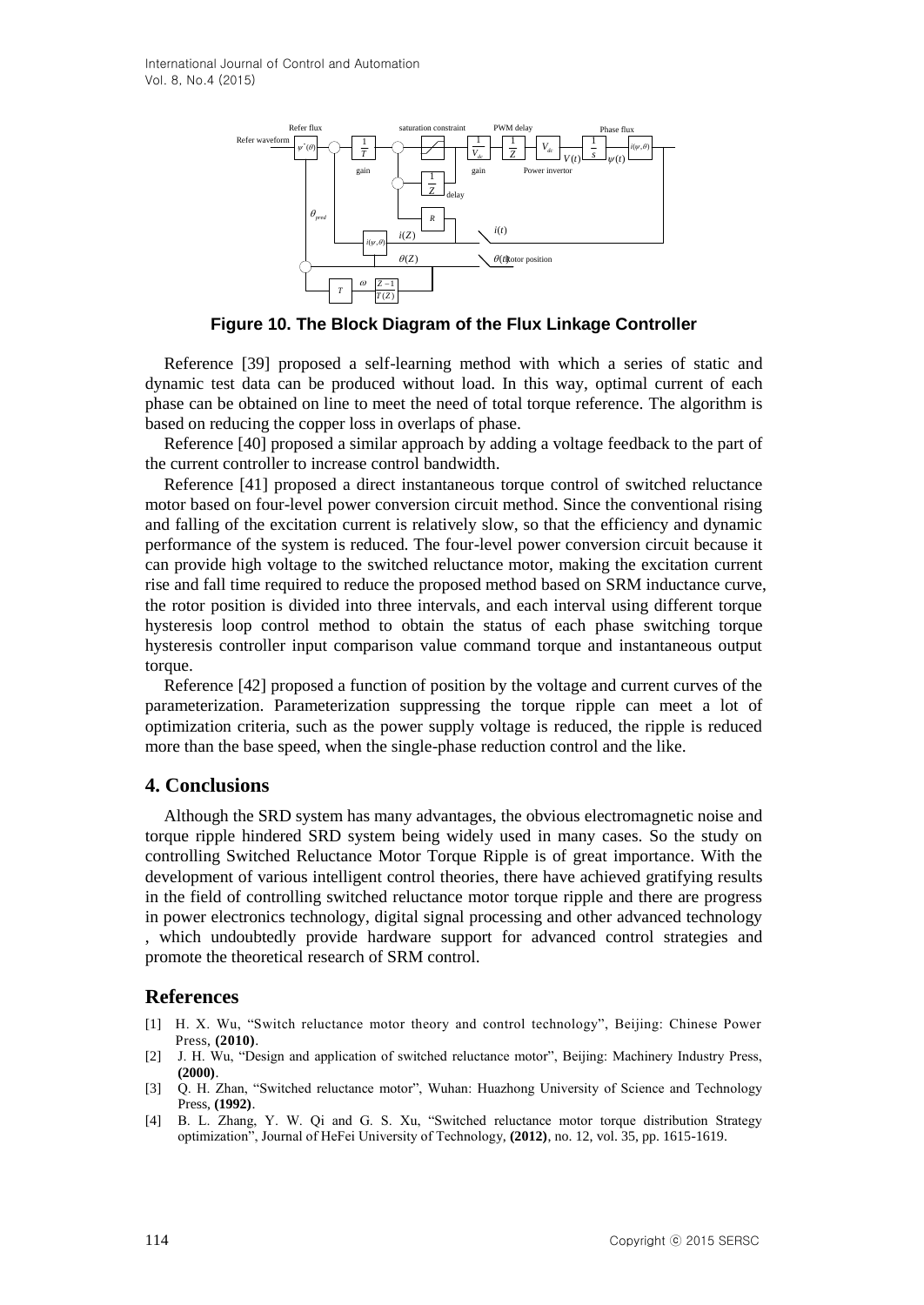- [5] Z. L. Shi, Y. S. Huang and X. Chen, "Research on control system of Switched Reluctance Motor Based on torque distribution strategy", Coal mine machinery, vol. 31, no. 12, **(2010)**, pp. 59-61.
- [6] B. Yang, J. Y. Cao and Y. P. Chen, "A new method to reduce the torque ripple of switched reluctance motor", Small and medium sized motor, vol. 28, no. 4, **(2001)**, pp. 11-15.
- [7] J. Y. Cao, Z. D. Zhou and Y. P. Chen, "A new method of switch reluctance motor torque control", Proceedings of the CSEE, **(2005)**.
- [8] D. S. Schramm, B. S. Williams and T. C. Green, "Torque Ripple Reduction of Switched Reluctance Motors by Phase Current Opitimal Profiling", Proceedings of IEEE PESC, **(1992)**.
- [9] X. D. Xue, K. W. E. Cheng and S. L. Ho, "Optimization and Evaluation of Torque-sharing Functions for Torque Ripple Minimization in Switched Reluctance Motor Drives", IEEE Transaction on Power Electronics, vol. 24, no. 9, **(2009)**, pp. 2076-2090.
- [10] S. Mir, M. E. Elbuluk and I. Husain, "Torque-rippleMinimization in Switched Reluctance Motors Using Adaptive Fuzzy Control", IEEE Transactions on Industry Applications, vol. 35, no. 2, **(1999)**, pp. 461- 468.
- [11] L. O. A. P. Henriques, L. G. B. Rolim and W. I. Suemitsu, "Torque Ripple Minimization in a Switched Reluctance Drive by Neuro-fuzzy Compensation", IEEE Transactions on magnetics, vol. 36, no. 5, **(2000)**, pp. 3592-3594.
- [12] H. T. Zheng, X. Chen and J. P. Jiang, "Fuzzy high performance torque switch reluctance motor control based on Neural Network", Control theory and Applications, vol. 20, no. 4, **(2003)**, pp. 541-546.
- [13] Z. Q. Fan and P. Wang, "Methods of inhibiting intelligent torque ripple of switched reluctance motor", Micromotor, vol. 28, no. 2, **(2000)**, pp. 28-30.
- [14] D. L. Liang, W. Ding and Z. M. Yu, "Modeling for Switched Reluctance Motor Based on adaptive network based fuzzy inference system", Proceedings of the CSEE, **(2008)**.
- [15] J. G. O'Donavan, P. J. Roche and R. C. Kavanagh, "Neural Network Based Torque Ripple Minimization in a Switched Reluctance Motor", IECON, **(1994)**, pp. 1226-1231.
- [16] D. S. Reay, T. C. Green and B. W. Williams, "Application of Associative Memory Neural Networks to t he Control of a Switched Reluctance Motor", IECON, vol. 1, **(1993)**, pp. 200-206.
- [17] C. L. Xia and J. Xiu, "Switched reluctance motor adaptive PID prediction model of nonlinear control based on RBF neural network", Proceedings of the CSEE, **(2007)**.
- [18] C. L. Xia, Z. R. Chen and B. Li, "Switched reluctance motor instantaneous torque control based on RBF neural network", Proceedings of the CSEE, **(2006)**.
- [19] J. B. Sun, Q. H. Zhan and S. H. Wang, "Noise and vibration control of switched reluctance motor and low torque ripple control strategy", Proceedings of the CSEE, **(2008)**.
- [20] M. I. Spong, R. Marino, S. M. Peresada and D. G. Taylor, "Feedback Linearizing Control of Switched Reluctance Motors", IEEE Trans. Automatic Control, vol. 232, no. 5, **(1987)**, pp. 371379.
- [21] H. Cailleux, B. Le Pioufle and B. Multon, "Comparison of Control Strategies to Minimize the Torque Ripple of a Switched Reluctance Mach ine", Electric Machines and Power Systems, vol. 25, **(1997)**, pp. 1103-1118.
- [22] S. K. Panda and P. K. Dash, "Application of Nonlinear Control to Switched Reluctance Motors: a Feedback Linearisation Approach", IEE Proc. Electr. Power Appl., **(1996)**.
- [23] Y. H. Qing, S. K. Panda and L. Y. Chii, "Experimental Investigation of Feedback Linearization Controller for S itched Reluctance Motor", Conf. Rec. IEEE Power Electronics Specialists Conf., **(1996)**.
- [24] D. G. Taylor, M. J. Woolley and M. Ilic, "Design and Implementation of a Switched ReluctanceMotor", Proc. 17th Symp., Incremental Motion Control Systems and Devices, Champain, IL, **(1988)**.
- [25] L. B. Amor, L. A. Dessaint, O. Akhrif and G. Olivier, "Adaptive Feedback Linearization for Position Control of a Switched Reluctance Motor: A nalysis and Simulation", International Journal of Adaptive Control and Signal Processing, **(1993)**.
- [26] S. A Bortoff, R. R. Kohan and R. Milman, "Adaptive Control of Variable Reluctance Motors: a Spline Function Approach", IEEE Trans. Industrial Electronics, vol. 45, no. 3, **(1998)**, pp. 433-444.
- [27] G. S. Buja, R. Menis and M. I. Valla, "Variable Structure Control of an SRM Drive", IEEE Trans. Industrial Electronics, vol. 40, no. 1, **(1993)**, pp. 56-66.
- [28] T. S. Chuang and C. Pollock, "Robust Speed Control of a Switched Reluctance Vector Drive Using Variable Structure Approach", IEEE Trans. Industrial Electronics, vol. 44, no. 6, **(1997)**, pp. 800-808.
- [29] H. T. Zheng and J. P. Jiang, "Switched reluctance motor high performance torque control strategy research", Transactions of China Electrothchnical Society, no. 9, **(2005)**, pp. 25-28.
- [30] N. C. Sahoo, J. X. Xu and S. K. Panda, "Determination of Current Waveforms for Torque Ripple Minimization in Switched Reluctance Motors Using Iterative Learning: an Investigation", Electric Power Applications, IEE Proceedings, **(1999)**.
- [31] N. C. Sahoo, J. X. Xu and S. K. Panda, "Low Torque Ripple Control of Switched Reluctance Motors Using Iterative Learning", IEEE Transactions on Energy Conversion, vol. 16, no. 4, **(2001)**, pp. 318-326.
- [32] N. C. Sahoo, S. K. Panda and J. X. Xu, "Iterative Learning Control Based Direct Instantaneous Torque Control of Switched Reluctance Motors", 35th Annual IEEE Power Electronics Specialists Conference, **(2004)**.